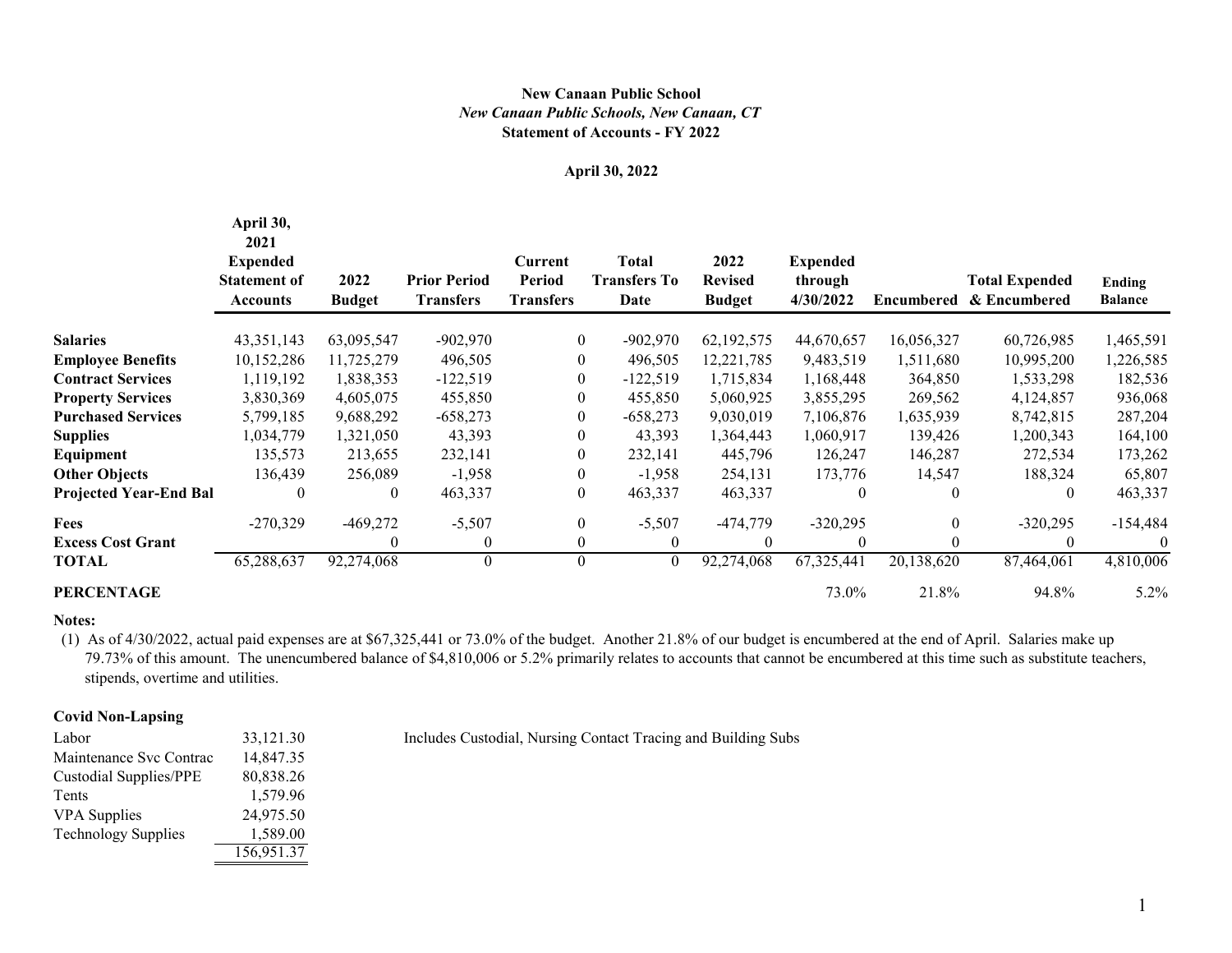# **New Canaan Public School** *New Canaan Public Schools, New Canaan, CT*

# **Statement of Accounts - FY 2022 April 30, 2022**

|                                | 2022 Budget | <b>Prior Period</b><br><b>Transfers</b> | <b>Current</b><br><b>Period</b><br><b>Transfers</b> | <b>Total</b><br><b>Transfers To</b><br>Date | 2022 Revised<br><b>Budget</b> | <b>Expended</b><br>through<br>4/30/2022 | <b>Encumbered</b> | <b>Total</b><br><b>Expended &amp;</b><br><b>Encumbered</b> | <b>Ending</b><br><b>Balance</b> |
|--------------------------------|-------------|-----------------------------------------|-----------------------------------------------------|---------------------------------------------|-------------------------------|-----------------------------------------|-------------------|------------------------------------------------------------|---------------------------------|
| <b>Salaries</b>                |             |                                         |                                                     |                                             |                               |                                         |                   |                                                            |                                 |
| Administrators                 | 4,716,287   | 90,201                                  | $\boldsymbol{0}$                                    | 90,201                                      | 4,806,488                     | 4,050,071                               | 756,415           | 4,806,486                                                  |                                 |
| Teachers:                      |             |                                         |                                                     |                                             |                               |                                         |                   |                                                            |                                 |
| <b>Regular Education</b>       | 34,004,979  | $-987,967$                              | $\boldsymbol{0}$                                    | $-987,967$                                  | 33,017,011                    | 22,549,464                              | 10,358,613        | 32,908,076                                                 | 108,935                         |
| Special Education              | 3,619,367   | $-27,035$                               | $\boldsymbol{0}$                                    | $-27,035$                                   | 3,592,332                     | 2,489,102                               | 1,050,126         | 3,539,228                                                  | 53,104                          |
| <b>Student Counselors</b>      | 1,520,899   | $-69,326$                               | $\boldsymbol{0}$                                    | $-69,326$                                   | 1,451,573                     | 1,003,913                               | 395,676           | 1,399,589                                                  | 51,984                          |
| Psychologists                  | 922,906     | 34,908                                  | $\boldsymbol{0}$                                    | 34,908                                      | 957,814                       | 653,973                                 | 302,840           | 956,813                                                    | 1,001                           |
| Social Workers                 | 918,000     | $-43,937$                               | $\boldsymbol{0}$                                    | $-43,937$                                   | 874,063                       | 590,882                                 | 283,181           | 874,064                                                    | $\mathbf{0}$                    |
| Speech and Hearing Specialists | 1,090,142   | 2,708                                   | $\boldsymbol{0}$                                    | 2,708                                       | 1,092,849                     | 775,541                                 | 339,679           | 1,115,220                                                  | $-22,371$                       |
| Stipends                       | 1,013,072   | 4,323                                   | $\boldsymbol{0}$                                    | 4,323                                       | 1,017,395                     | 673,159                                 | $\boldsymbol{0}$  | 673,159                                                    | 344,236                         |
| Curriculum Writing             | 100,000     | $\boldsymbol{0}$                        | $\boldsymbol{0}$                                    | $\mathbf{0}$                                | 100,000                       | 39,373                                  | $\theta$          | 39,373                                                     | 60,627                          |
| Substitutes                    | 676,998     | $-22,650$                               | $\boldsymbol{0}$                                    | $-22,650$                                   | 654,348                       | 362,845                                 | 49,135            | 411,980                                                    | 242,368                         |
| <b>TOTAL CERTIFIED</b>         | 48,582,649  | $-1,018,776$                            | $\overline{0}$                                      | $-1,018,776$                                | 47,563,873                    | 33,188,324                              | 13,535,665        | 46,723,989                                                 | 839,883                         |
| <b>Classroom Tutors</b>        | 126,400     | $-30,000$                               | $\boldsymbol{0}$                                    | $-30,000$                                   | 96,400                        | 60,448                                  | $\boldsymbol{0}$  | 60,448                                                     | 35,952                          |
| Managers/Supervisors           | 678,626     | 24,797                                  | $\boldsymbol{0}$                                    | 24,797                                      | 703,423                       | 588,340                                 | 115,083           | 703,423                                                    | $\Omega$                        |
| <b>Administrative Support</b>  | 1,901,032   | 106,133                                 | $\boldsymbol{0}$                                    | 106,133                                     | 2,007,165                     | 1,621,949                               | 349,968           | 1,971,917                                                  | 35,247                          |
| Custodians/Maintenance         | 2,742,635   | $-28,329$                               | $\boldsymbol{0}$                                    | $-28,329$                                   | 2,714,306                     | 2,213,238                               | 466,036           | 2,679,274                                                  | 35,032                          |
| Non-Represented                | 1,574,595   | 109,774                                 | $\boldsymbol{0}$                                    | 109,774                                     | 1,684,369                     | 1,360,978                               | 286,324           | 1,647,302                                                  | 37,067                          |
| Teaching Assistants/Support    | 3,750,051   | 8,616                                   | $\boldsymbol{0}$                                    | 8,616                                       | 3,758,667                     | 2,715,095                               | 822,803           | 3,537,898                                                  | 220,769                         |
| Drivers/Bus Monitors           | 1,212,649   | $-46,318$                               | $\boldsymbol{0}$                                    | $-46,318$                                   | 1,166,331                     | 1,044,022                               | $\boldsymbol{0}$  | 1,044,022                                                  | 122,309                         |
| OT/PT/BCBA                     | 979,570     | $-23,891$                               | $\boldsymbol{0}$                                    | $-23,891$                                   | 955,679                       | 673,477                                 | 273,398           | 946,875                                                    | 8,804                           |
| Athletic Trainer/Support       | 137,089     | 3,502                                   | $\boldsymbol{0}$                                    | 3,502                                       | 140,591                       | 99,170                                  | 36,222            | 135,392                                                    | 5,199                           |
| <b>Campus Monitors</b>         | 342,646     | $\boldsymbol{0}$                        | $\boldsymbol{0}$                                    | $\boldsymbol{0}$                            | 342,646                       | 272,964                                 | $\boldsymbol{0}$  | 272,964                                                    | 69,682                          |
| <b>Nurses</b>                  | 704,150     | $-7,273$                                | $\boldsymbol{0}$                                    | $-7,273$                                    | 696,877                       | 525,272                                 | 170,829           | 696,101                                                    | 776                             |
| Temporary Help                 | 25,500      | $-500$                                  | $\boldsymbol{0}$                                    | $-500$                                      | 25,000                        | 18,902                                  | $\boldsymbol{0}$  | 18,902                                                     | 6,098                           |
| Overtime:                      |             |                                         |                                                     |                                             |                               |                                         |                   |                                                            |                                 |
| Custodial/Maintenance          | 285,000     | $\boldsymbol{0}$                        | $\overline{0}$                                      | $\overline{0}$                              | 285,000                       | 231,644                                 | $\boldsymbol{0}$  | 231,644                                                    | 53,356                          |
| <b>Campus Monitors</b>         | 27,000      | $\boldsymbol{0}$                        | $\boldsymbol{0}$                                    | $\boldsymbol{0}$                            | 27,000                        | 21,572                                  | $\mathbf{0}$      | 21,572                                                     | 5,428                           |
| All Other                      | 25,955      | $-705$                                  | $\boldsymbol{0}$                                    | $-705$                                      | 25,250                        | 35,263                                  | $\boldsymbol{0}$  | 35,263                                                     | $-10,013$                       |
| <b>TOTAL NON-CERTIFIED</b>     | 14,512,897  | 115,806                                 | $\overline{0}$                                      | 115,806                                     | 14,628,704                    | 11,482,334                              | 2,520,662         | 14,002,996                                                 | 625,707                         |
| <b>TOTAL SALARIES</b>          | 63,095,547  | $-902,970$                              | $\overline{0}$                                      | $-902,970$                                  | 62,192,576                    | 44,670,657                              | 16,056,327        | 60,726,985                                                 | 1,465,591<br>$\bigcap$          |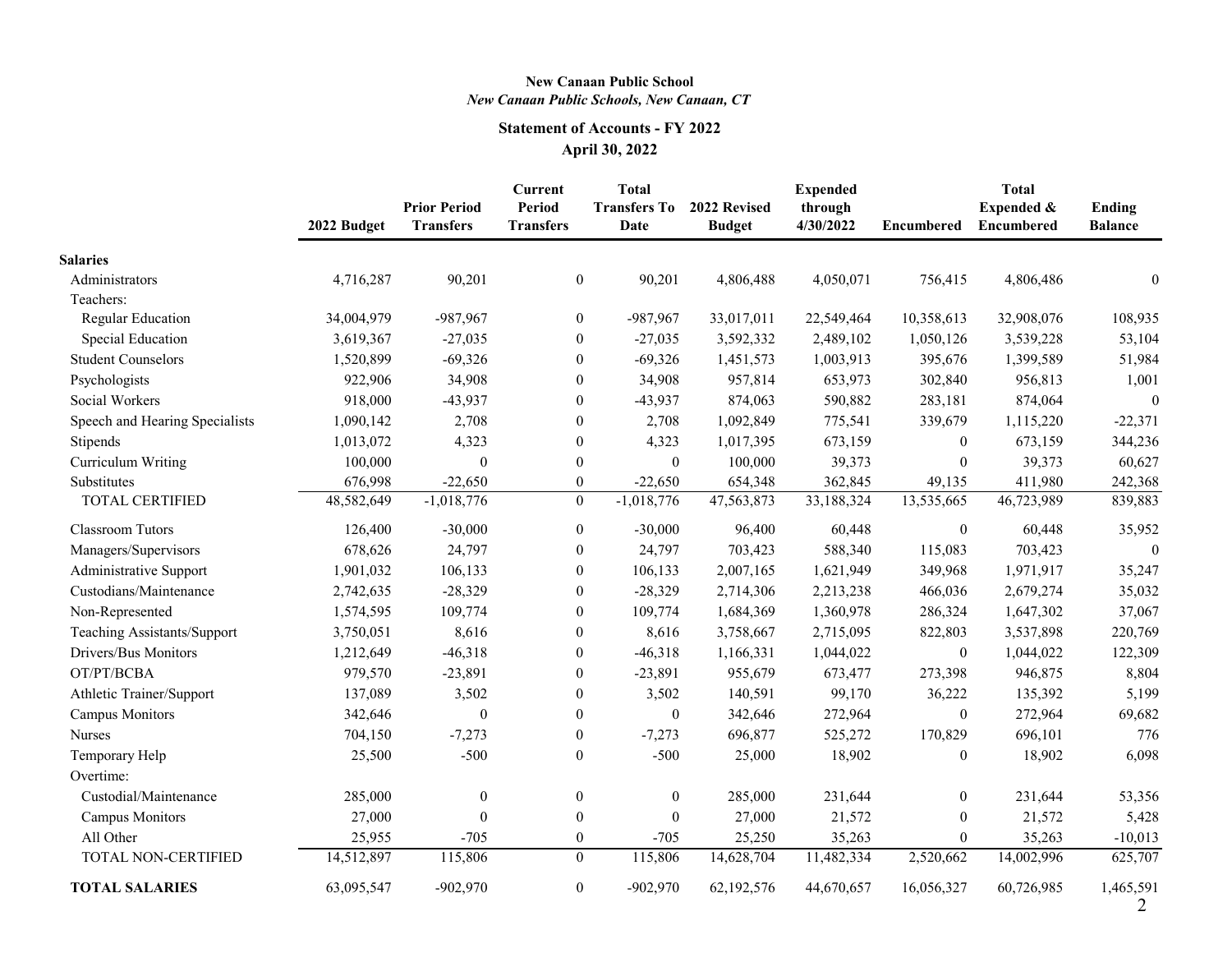|                                        | 2022 Budget      | <b>Prior Period</b><br><b>Transfers</b> | <b>Current</b><br><b>Period</b><br><b>Transfers</b> | <b>Total</b><br><b>Transfers To</b><br>Date | 2022 Revised<br><b>Budget</b> | <b>Expended</b><br>through<br>4/30/2022 | <b>Encumbered</b> | <b>Total</b><br><b>Expended &amp;</b><br><b>Encumbered</b> | Ending<br><b>Balance</b> |
|----------------------------------------|------------------|-----------------------------------------|-----------------------------------------------------|---------------------------------------------|-------------------------------|-----------------------------------------|-------------------|------------------------------------------------------------|--------------------------|
| <b>Employee Benefits</b>               |                  |                                         |                                                     |                                             |                               |                                         |                   |                                                            |                          |
| <b>Employer Payroll Taxes</b>          | 1,931,467        | $-4,746$                                | $\boldsymbol{0}$                                    | $-4,746$                                    | 1,926,722                     | 1,414,574                               | $\mathbf{0}$      | 1,414,574                                                  | 512,148                  |
| <b>Internal Services Fund Deposit</b>  | 8,945,809        | 518,439                                 | $\boldsymbol{0}$                                    | 518,439                                     | 9,464,248                     | 7,452,341                               | 1,490,469         | 8,942,809                                                  | 521,439                  |
| Wellness Initiative (Funded by Cigna)  | $\boldsymbol{0}$ | $\theta$                                | $\theta$                                            | $\theta$                                    | $\boldsymbol{0}$              | 6,034                                   | 2,494             | 8,528                                                      | $-8,528$                 |
| <b>Tuition Reimbursement</b>           | 150,000          | $\Omega$                                | $\theta$                                            | $\Omega$                                    | 150,000                       | 52,918                                  | $\theta$          | 52,918                                                     | 97,082                   |
| <b>Unemployment Compensation</b>       | 40,000           | $\theta$                                | $\boldsymbol{0}$                                    | $\theta$                                    | 40,000                        | 23,622                                  | 16,378            | 40,000                                                     | $\theta$                 |
| Workers' Compensation                  | 540,242          | $-17,127$                               | $\overline{0}$                                      | $-17,127$                                   | 523,115                       | 520,775                                 | 2,340             | 523,115                                                    | $\overline{0}$           |
| Retirement Supplement                  | 111,500          | $\theta$                                | $\boldsymbol{0}$                                    | $\theta$                                    | 111,500                       | 7,000                                   | $\overline{0}$    | 7,000                                                      | 104,500                  |
| <b>Custodial Benefits</b>              | 6,261            | $-61$                                   | $\boldsymbol{0}$                                    | $-61$                                       | 6,200                         | 6,256                                   | $\boldsymbol{0}$  | 6,256                                                      | $-56$                    |
| TOTAL BENEFITS                         | 11,725,279       | 496,505                                 | $\boldsymbol{0}$                                    | 496,505                                     | 12,221,785                    | 9,483,519                               | 1,511,680         | 10,995,200                                                 | 1,226,585                |
| <b>TOTAL SALARIES/BENEFITS</b>         | 74,820,827       | $-406, 465$                             | $\boldsymbol{0}$                                    | $-406, 465$                                 | 74,414,362                    | 54, 154, 177                            | 17,568,008        | 71,722,184                                                 | 2,692,176                |
| <b>Non-Salary</b>                      |                  |                                         |                                                     |                                             |                               |                                         |                   |                                                            |                          |
| <b>Purchased Services</b>              | 18,135           | 80                                      | $\boldsymbol{0}$                                    | 80                                          | 18,215                        | 10,384                                  | 2,060             | 12,444                                                     | 5,771                    |
| <b>Other Professional Services</b>     | 13,775           | 1,025                                   | $\overline{0}$                                      | 1,025                                       | 14,800                        | 1,600                                   | 17,925            | 19,525                                                     | $-4,725$                 |
| <b>Staff Training</b>                  | 100,200          | $-16,501$                               | $\boldsymbol{0}$                                    | $-16,501$                                   | 83,699                        | 39,112                                  | 18,807            | 57,919                                                     | 25,780                   |
| <b>Testing Services</b>                | 80,918           | $-23,566$                               | $\boldsymbol{0}$                                    | $-23,566$                                   | 57,352                        | 42,587                                  | 7,605             | 50,192                                                     | 7,160                    |
| <b>Security Training</b>               | $\boldsymbol{0}$ | $\Omega$                                | $\theta$                                            | $\theta$                                    | $\boldsymbol{0}$              | $\theta$                                | $\boldsymbol{0}$  | $\theta$                                                   | $\boldsymbol{0}$         |
| Interns                                | 121,050          | 22,650                                  | $\boldsymbol{0}$                                    | 22,650                                      | 143,700                       | 135,900                                 | $\mathbf{0}$      | 135,900                                                    | 7,800                    |
| Driver Drug Screening Tests            | 2,899            | 26                                      | $\overline{0}$                                      | 26                                          | 2,925                         | 2,415                                   | 510               | 2,925                                                      | $\overline{0}$           |
| <b>Outsourced Services</b>             | 883,451          | $-80,794$                               | $\theta$                                            | $-80,794$                                   | 802,657                       | 520,665                                 | 213,613           | 734,278                                                    | 68,379                   |
| <b>Legal Matters</b>                   | 295,000          | 7,501                                   | $\theta$                                            | 7,501                                       | 302,501                       | 239,145                                 | 55,856            | 295,000                                                    | 7,501                    |
| OT/PT & Speech Intervention            | 150,000          | $-53,000$                               | $\theta$                                            | $-53,000$                                   | 97,000                        | 31,817                                  | 15,275            | 47,092                                                     | 49,908                   |
| <b>Athletic Training Services</b>      | $\boldsymbol{0}$ | 2,000                                   | $\theta$                                            | 2,000                                       | 2,000                         | $\boldsymbol{0}$                        | $\boldsymbol{0}$  | $\boldsymbol{0}$                                           | 2,000                    |
| Athletic Aides/Referees                | 64,000           | 7,100                                   |                                                     | 7,100                                       | 71,100                        | 57,288                                  | 10,000            | 67,288                                                     | 3,812                    |
| School Security                        | 8,800            | 5,710                                   | $\boldsymbol{0}$                                    | 5,710                                       | 14,510                        | 5,985                                   | 1,750             | 7,735                                                      | 6,775                    |
| Club Sports                            | 25,000           | 5,000                                   |                                                     | 5,000                                       | 30,000                        | 28,700                                  | 1,300             | 30,000                                                     | $\theta$                 |
| <b>Technical/Professional Services</b> | 45,675           | 250                                     |                                                     | 250                                         | 45,925                        | 45,100                                  | $\boldsymbol{0}$  | 45,100                                                     | 825                      |
| <b>Professional Test Services</b>      | 29,450           | $\theta$                                | $\theta$                                            | $\mathbf{0}$                                | 29,450                        | 7,750                                   | 20,150            | 27,900                                                     | 1,550                    |
| TOTAL CONTRACTED SER.                  | 1,838,353        | $-122,519$                              |                                                     | $\mathbf{0}$<br>$-122,519$                  | 1,715,834                     | 1,168,448                               | 364,850           | 1,533,298                                                  | 182,536                  |
| Water/Sewer                            | 71,475           | 625                                     | $\boldsymbol{0}$                                    | 625                                         | 72,100                        | 60,588                                  | $\boldsymbol{0}$  | 60,588                                                     | 11,512                   |
| <b>Facility Specialists</b>            | 100,000          | 30,000                                  | $\theta$                                            | 30,000                                      | 130,000                       | 98,387                                  | 29,597            | 127,985                                                    | 2,015                    |
| Repairs-Instruct. Equip.               | 5,850            |                                         | $\theta$                                            |                                             | 5,850                         | 3,835                                   | 1,539             | 5,374                                                      | 476                      |
| Repairs-Non-Instruct. Equip.           | 363,350          | $-13,257$                               | $\boldsymbol{0}$                                    | $-13,257$                                   | 350,093                       | 195,177                                 | 46,646            | 241,822                                                    | 108,271                  |
| Project Work                           | $\boldsymbol{0}$ | 193,000                                 | $\mathbf{0}$                                        | 193,000                                     | 193,000                       | 54,849                                  | $\overline{0}$    | 54,849                                                     | 138, 151                 |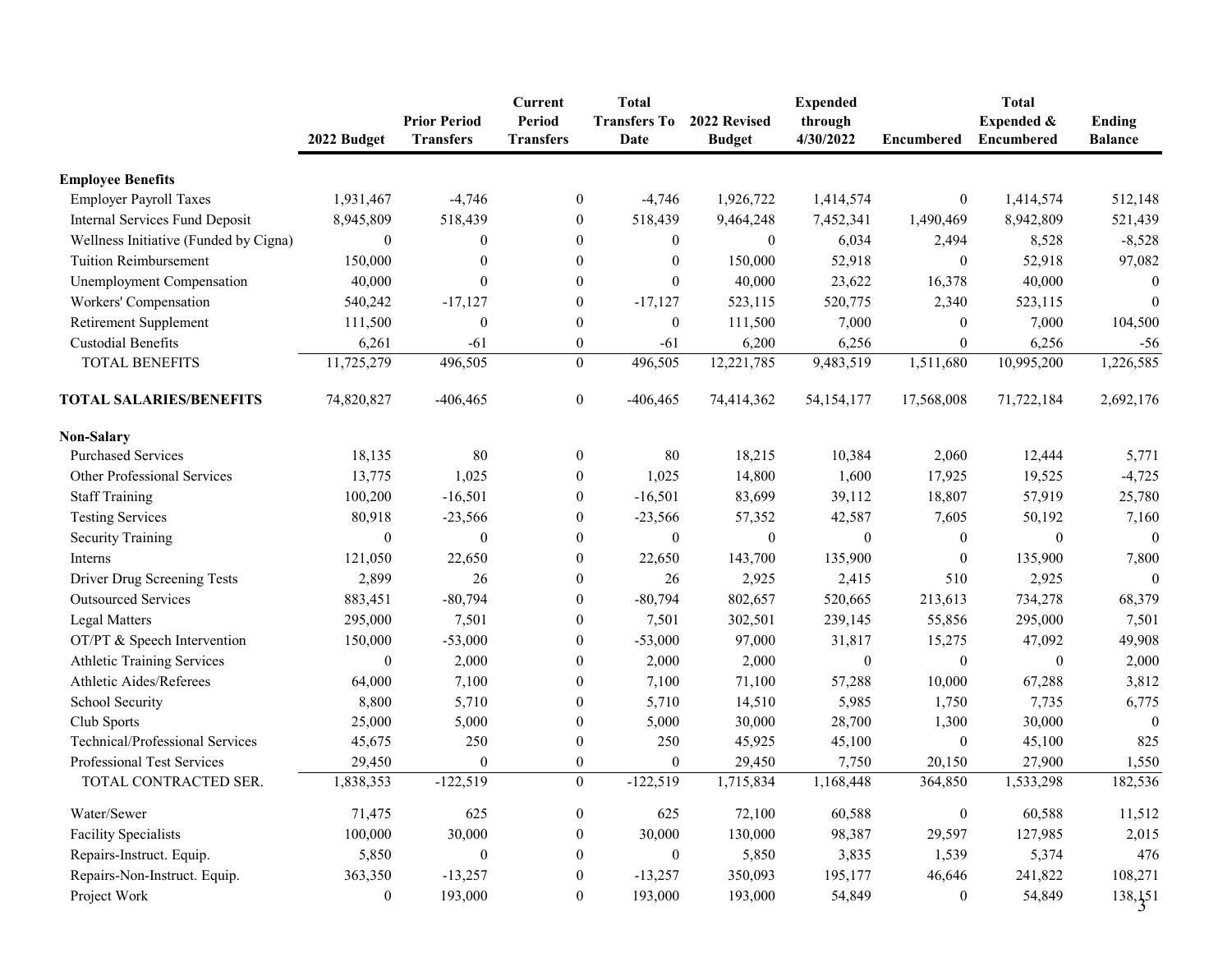|                                           |             | <b>Prior Period</b> | <b>Current</b><br><b>Period</b> | <b>Total</b><br><b>Transfers To</b> | 2022 Revised  | <b>Expended</b><br>through |                  | <b>Total</b><br><b>Expended &amp;</b> | <b>Ending</b>    |
|-------------------------------------------|-------------|---------------------|---------------------------------|-------------------------------------|---------------|----------------------------|------------------|---------------------------------------|------------------|
|                                           | 2022 Budget | <b>Transfers</b>    | <b>Transfers</b>                | Date                                | <b>Budget</b> | 4/30/2022                  | Encumbered       | Encumbered                            | <b>Balance</b>   |
| Maintenance Service Contracts             | 540,649     | 82,848              | $\mathbf{0}$                    | 82,848                              | 623,497       | 463,339                    | 90,157           | 553,496                               | 70,001           |
| Software Support                          | 465,514     | 3,278               | $\overline{0}$                  | 3,278                               | 468,792       | 390,087                    | $-31,533$        | 358,554                               | 110,238          |
| Software Licensing                        | 497,949     | $-5,326$            | $\theta$                        | $-5,326$                            | 492,623       | 450,806                    | 22,223           | 473,030                               | 19,593           |
| Vehicle Repairs & Maintenance             | 54,850      | 5,431               | $\overline{0}$                  | 5,431                               | 60,281        | 33,079                     | 11,222           | 44,301                                | 15,980           |
| Rent-Offices                              | 380,991     | 12,137              | $\bf{0}$                        | 12,137                              | 393,128       | 362,425                    | 30,704           | 393,129                               | $\theta$         |
| C.O. Update                               | 64,992      | $\boldsymbol{0}$    | $\theta$                        | $\bf{0}$                            | 64,992        | 59,576                     | 5,416            | 64,992                                | $\boldsymbol{0}$ |
| Athletic/VPA Rental Fees                  | 92,325      | $\theta$            | $\theta$                        | $\boldsymbol{0}$                    | 92,325        | 103,925                    | 1,632            | 105,557                               | $-13,232$        |
| Wide-Area Network Fees                    | 168,000     | $-288$              | $\bf{0}$                        | $-288$                              | 167,712       | 125,784                    | 8,586            | 134,370                               | 33,342           |
| <b>Facilities Supplies</b>                | 341,400     | 2,000               | $\bf{0}$                        | 2,000                               | 343,400       | 169,144                    | 42,596           | 211,740                               | 131,660          |
| Electricity                               | 1,086,324   | 70,294              | $\boldsymbol{0}$                | 70,294                              | 1,156,618     | 828,274                    | 9,702            | 837,976                               | 318,642          |
| <b>Heating Fuel</b>                       | 297,310     | 77,500              | $\bf{0}$                        | 77,500                              | 374,810       | 389,016                    |                  | 389,017                               | $-14,207$        |
| Propane Gas                               | 13,612      | $-812$              | $\theta$                        | $-812$                              | 12,800        | 11,725                     | 1,075            | 12,800                                | $\Omega$         |
| <b>Technical Support</b>                  | 60,484      | $-1,580$            | $\boldsymbol{0}$                | $-1,580$                            | 58,904        | 55,278                     | $\boldsymbol{0}$ | 55,278                                | 3,626            |
|                                           |             |                     |                                 |                                     |               |                            |                  |                                       |                  |
| TOTAL PROPERTY SER.                       | 4,605,075   | 455,850             | $\mathbf{0}$                    | 455,850                             | 5,060,925     | 3,855,295                  | 269,562          | 4,124,857                             | 936,068          |
| <b>Other Purchased Services</b>           | 3,250       | $\boldsymbol{0}$    | $\boldsymbol{0}$                | $\boldsymbol{0}$                    | 3,250         | 295                        | 103              | 397                                   | 2,853            |
| <b>Purchased Transportation Services:</b> |             |                     |                                 |                                     |               |                            |                  |                                       |                  |
| <b>Regular Education</b>                  | 4,059,602   | -330,486            | $\mathbf{0}$                    | $-330,486$                          | 3,729,116     | 3,632,660                  | 15               | 3,632,675                             | 96,441           |
| <b>Installment Payment Discount</b>       | $-36,991$   |                     | $\theta$                        | $\theta$                            | $-36,991$     | $\theta$                   | $\theta$         | $\Omega$                              | $-36,991$        |
| Special Education                         | 25,000      |                     | $\theta$                        | $\theta$                            | 25,000        | 11,760                     | 5,381            | 17,140                                | 7,860            |
| <b>Field Trip Transportation</b>          | 25,000      | 4,200               |                                 | 4,200                               | 29,200        | 7,418                      | 17,195           | 24,612                                | 4,588            |
| Athletic Transportation                   | 267,000     | 33,000              | $\theta$                        | 33,000                              | 300,000       | 198,216                    | 67,756           | 265,972                               | 34,028           |
| Liability/Auto/Property Insur.            | 266,688     | 8,569               | $\theta$                        | 8,569                               | 275,257       | 276,187                    | $\boldsymbol{0}$ | 276,187                               | $-930$           |
| Telephone                                 | 81,059      | 8,522               | $\theta$                        | 8,522                               | 89,581        | 67,032                     | 22,549           | 89,581                                | $\Omega$         |
| Postage                                   | 19,850      | $-1,150$            | $\theta$                        | $-1,150$                            | 18,700        | 17,418                     | 1,566            | 18,984                                | $-284$           |
| Bldg. Prof. Devel. Expense                | 13,700      | 8,420               | 63                              | 8,483                               | 22,183        | 3,071                      | 518              | 3,589                                 | 18,595           |
| Recruiting                                | 10,817      | 11,325              | $\boldsymbol{0}$                | 11,325                              | 22,142        | 17,763                     | 317              | 18,079                                | 4,063            |
| Printing/Binding                          | 6,000       | $-1,500$            |                                 | $-1,500$                            | 4,500         | 525                        | 2,200            | 2,725                                 | 1,775            |
| <b>Tuition-Adult Education</b>            | 11,957      | $-44$               | $\boldsymbol{0}$                | $-44$                               | 11,913        | 12,000                     | $\theta$         | 12,000                                | $-87$            |
| Tuition-Magnet/Online                     | 16,705      | $-5,205$            | $\boldsymbol{0}$                | $-5,205$                            | 11,500        | 7,497                      | $\theta$         | 7,497                                 | 4,003            |
| Tuition-Out Of District                   | 4,604,100   | $-400,000$          | $\theta$                        | $-400,000$                          | 4,204,100     | 2,607,830                  | 1,462,211        | 4,070,041                             | 134,059          |
| Conferences/Travel                        | 144,447     | 7,616               | $-63$                           | 7,553                               | 152,000       | 54,163                     | 15,234           | 69,397                                | 82,603           |
| <b>Bus Fuel</b>                           | 141,528     | 262                 |                                 | 262                                 | 141,790       | 112,821                    | 28,653           | 141,474                               | 316              |
| Fuel Overage Reimbursement                | $-75,000$   | $\boldsymbol{0}$    |                                 | $\boldsymbol{0}$                    | $-75,000$     | $\boldsymbol{0}$           | $\theta$         | $\theta$                              | $-75,000$        |
| Gasoline Fuel                             | 40,300      | $-250$              |                                 | $-250$                              | 40,050        | 33,718                     |                  | 33,718                                | 6,332            |
| Mileage & Travel Allowance                | 63,280      | $-1,552$            | $\boldsymbol{0}$                | $-1,552$                            | 61,728        | 46,504                     | 12,241           | 58,746                                | 2,982            |
| TOTAL PURCHASED SERV.                     | 9,688,292   | $-658,273$          | $\boldsymbol{0}$                | $-658,273$                          | 9,030,019     | 7,106,876                  | 1,635,939        | 8,742,815                             | 287,204          |